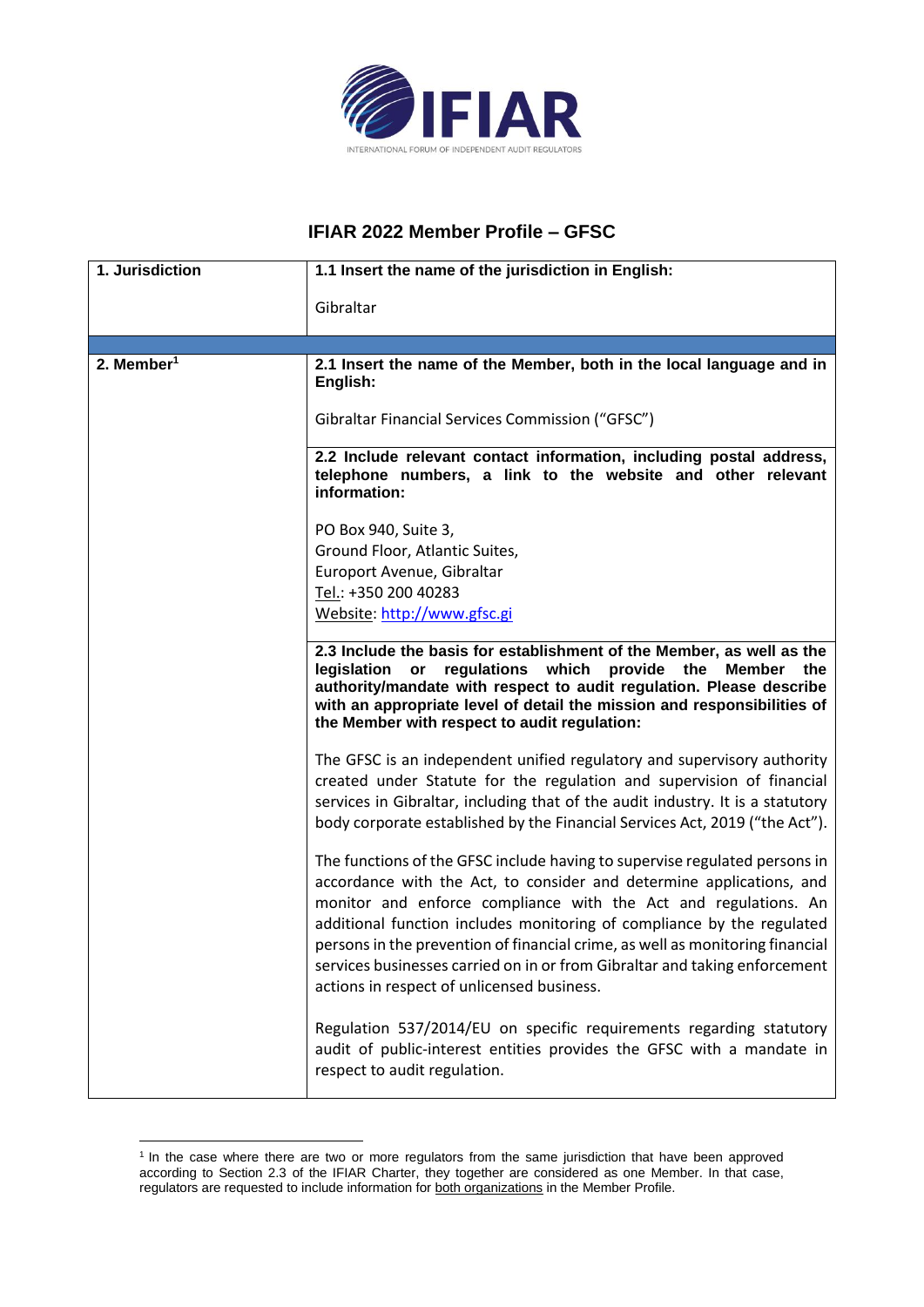

|    |                                                            | 2.4 Have there been any major changes to the Member's organization<br>or to the governing legislation since completing last year's Member<br>Profile?<br>⊠ No<br>$\Box$ Yes<br>If yes, please describe these changes with an appropriate level of<br>detail:                                                                                                                                               |
|----|------------------------------------------------------------|------------------------------------------------------------------------------------------------------------------------------------------------------------------------------------------------------------------------------------------------------------------------------------------------------------------------------------------------------------------------------------------------------------|
|    |                                                            |                                                                                                                                                                                                                                                                                                                                                                                                            |
| 3. | <b>Governing Body</b><br><b>Composition and</b><br>members | 3.1 Describe with an appropriate level of detail the current<br>composition of the Member's governing body, including the ratio<br>between Board members who are independent from the audit<br>profession and those who are not <sup>2</sup> . The audit profession includes, for<br>example: audit firms, professional accountancy bodies and bodies or<br>entities associated with the audit profession. |
|    |                                                            | The GFSC is accountable to a Board of Commission Members (the "Board")<br>consisting of seven Members, six of which are non-executive and the Chief<br>Executive Officer. The Board has a Chairman appointed from within the six<br>members of the Board. The governing body is made up of non-<br>practitioners, highly experienced individuals in the legal and financial<br>services sectors.           |
|    |                                                            | The current Board consists of:<br>Kerry Blight (Chief Executive)<br>Stephen Haddrill (Chairman)<br>Paul Sharma<br><b>Emilio Gomez</b><br>Peter Caetano<br>Peter Isola<br><b>Richard Hill</b><br>Paul Smee                                                                                                                                                                                                  |
|    |                                                            | On 17 June 2016 an Auditors Regulatory Committee ("ARC") was formed;<br>this meant, in practice, that whenever audit regulation is discussed, a<br>board member who is also an audit practitioner is not to be present or be<br>provided with any pertinent information.                                                                                                                                   |
|    |                                                            | The ARC consists of:<br>Kerry Blight (Chief Executive)<br>Stephen Haddrill (Chairman)<br>Paul Sharma<br><b>Emilio Gomez</b><br>Peter Caetano<br>Peter Isola                                                                                                                                                                                                                                                |

 $2$  An individual is independent of the profession even if he is a CPA, Chartered Accountant, or holder of another equivalent qualification, as long as this individual is not employed by or affiliated to a registered audit firm, nor employed by or affiliated to of a professional accountancy body, nor employed by or affiliated to bodies or entities associated with the audit profession.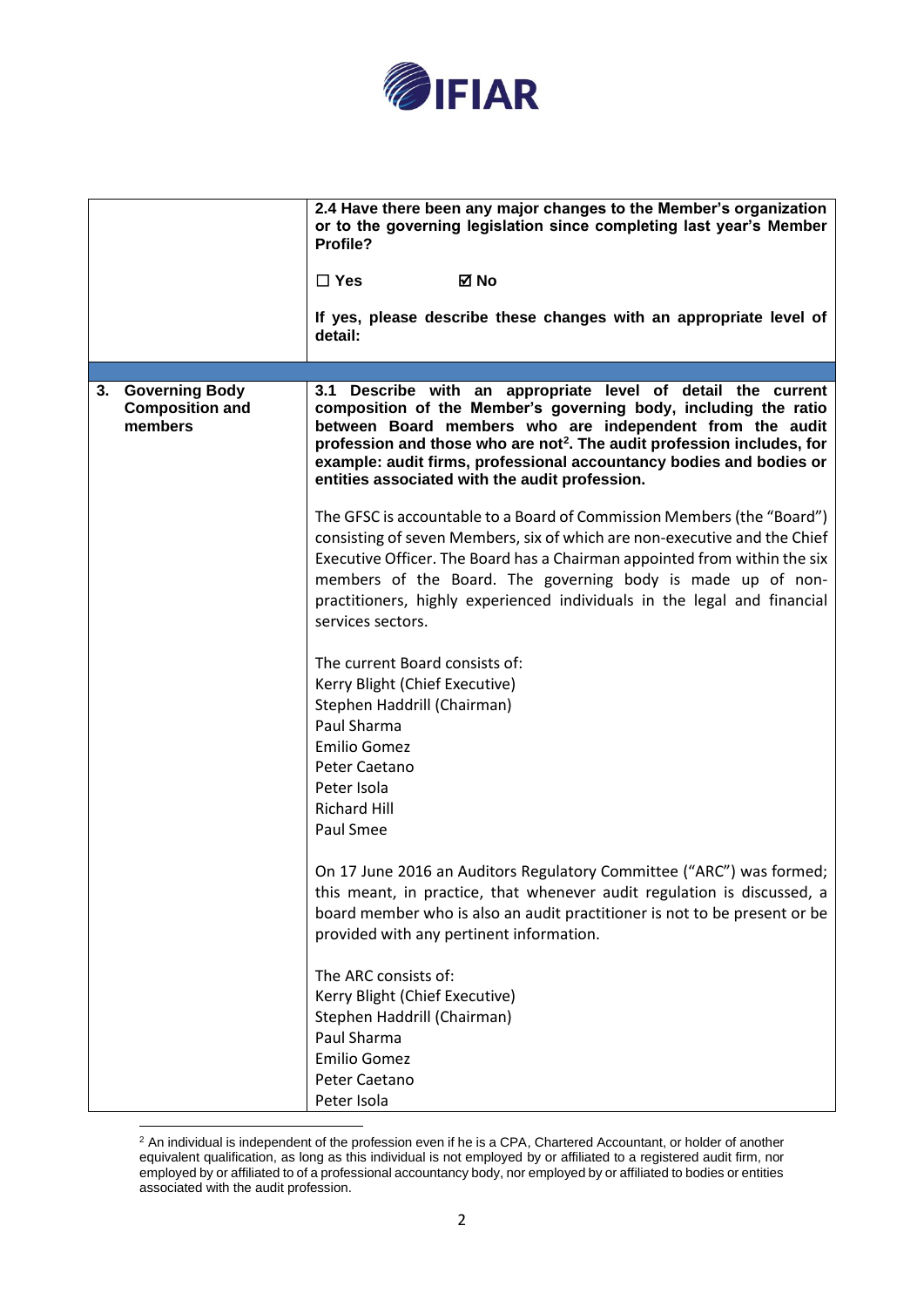

| <b>Richard Hill</b><br>Paul Smee                                                                                                                                                                                                                                                                                                                                                                                                                                                                                                                                                                                                                                                                                                                                                                           |
|------------------------------------------------------------------------------------------------------------------------------------------------------------------------------------------------------------------------------------------------------------------------------------------------------------------------------------------------------------------------------------------------------------------------------------------------------------------------------------------------------------------------------------------------------------------------------------------------------------------------------------------------------------------------------------------------------------------------------------------------------------------------------------------------------------|
| 3.2 What are the eligibility criteria / requirements and composition<br>requirements for the members of the governing body?                                                                                                                                                                                                                                                                                                                                                                                                                                                                                                                                                                                                                                                                                |
| The Chief Executive and members are appointed by the Minister with<br>responsibility for financial services in Gibraltar. Board Members are not<br>appointed as representatives of a constituency; they are appointed as<br>individuals to bring their personal qualities and experience for the benefit<br>of the GFSC. Supervisory bodies need to be independent and this policy                                                                                                                                                                                                                                                                                                                                                                                                                         |
| preserves the objectivity and independence of the GFSC. Board members<br>are appointed for three years and upon such terms as may be specified in<br>the instrument appointing them. The appointment of Board Members is<br>renewable, however, with the exception of the Chief Executive, Members<br>may not be reappointed if they have served a term of nine years or more.                                                                                                                                                                                                                                                                                                                                                                                                                             |
| 3.3. Is each member of the governing body independent from the audit<br>profession? The audit profession includes, for example: audit firms,<br>professional accountancy bodies and bodies or entities associated<br>with the audit profession.                                                                                                                                                                                                                                                                                                                                                                                                                                                                                                                                                            |
| <b>⊠</b> Yes<br>$\square$ No                                                                                                                                                                                                                                                                                                                                                                                                                                                                                                                                                                                                                                                                                                                                                                               |
| 3.4 If the answer to question 3.3 is "No", is the majority of the members<br>of the governing body non-practitioner?                                                                                                                                                                                                                                                                                                                                                                                                                                                                                                                                                                                                                                                                                       |
| $\Box$ Yes<br>$\square$ No                                                                                                                                                                                                                                                                                                                                                                                                                                                                                                                                                                                                                                                                                                                                                                                 |
| 3.5 If the answer to question 3.3 is "No", which safeguards are in place<br>to provide for the Member's overall independence from the audit<br>profession?                                                                                                                                                                                                                                                                                                                                                                                                                                                                                                                                                                                                                                                 |
| The Board does not take any executive decisions on approval of<br>applications, enforcement action or other types of regulatory action.<br>Instead, it delegates the powers granted to it under the Act to the Chief<br>Executive through a formal delegation of powers approved by the Board.<br>The Chief Executive Officer is charged with the responsibility of supervising<br>institutions carrying on finance business in or from within Gibraltar. The<br>CEO is required to ensure that such supervision complies with any<br>applicable obligations Gibraltar has, as a constituent of the European<br>Union, established supervisory standards which match those required by<br>legislation and supervisory practice governing the provision of financial<br>services within the United Kingdom. |
| The Board conducts an annual assessment of the performance of the<br>Members and the Chairman. These are led by the Chairman and the Senior<br>Independent Members respectively. Findings of the performance reviews<br>are discussed at Board meetings.                                                                                                                                                                                                                                                                                                                                                                                                                                                                                                                                                   |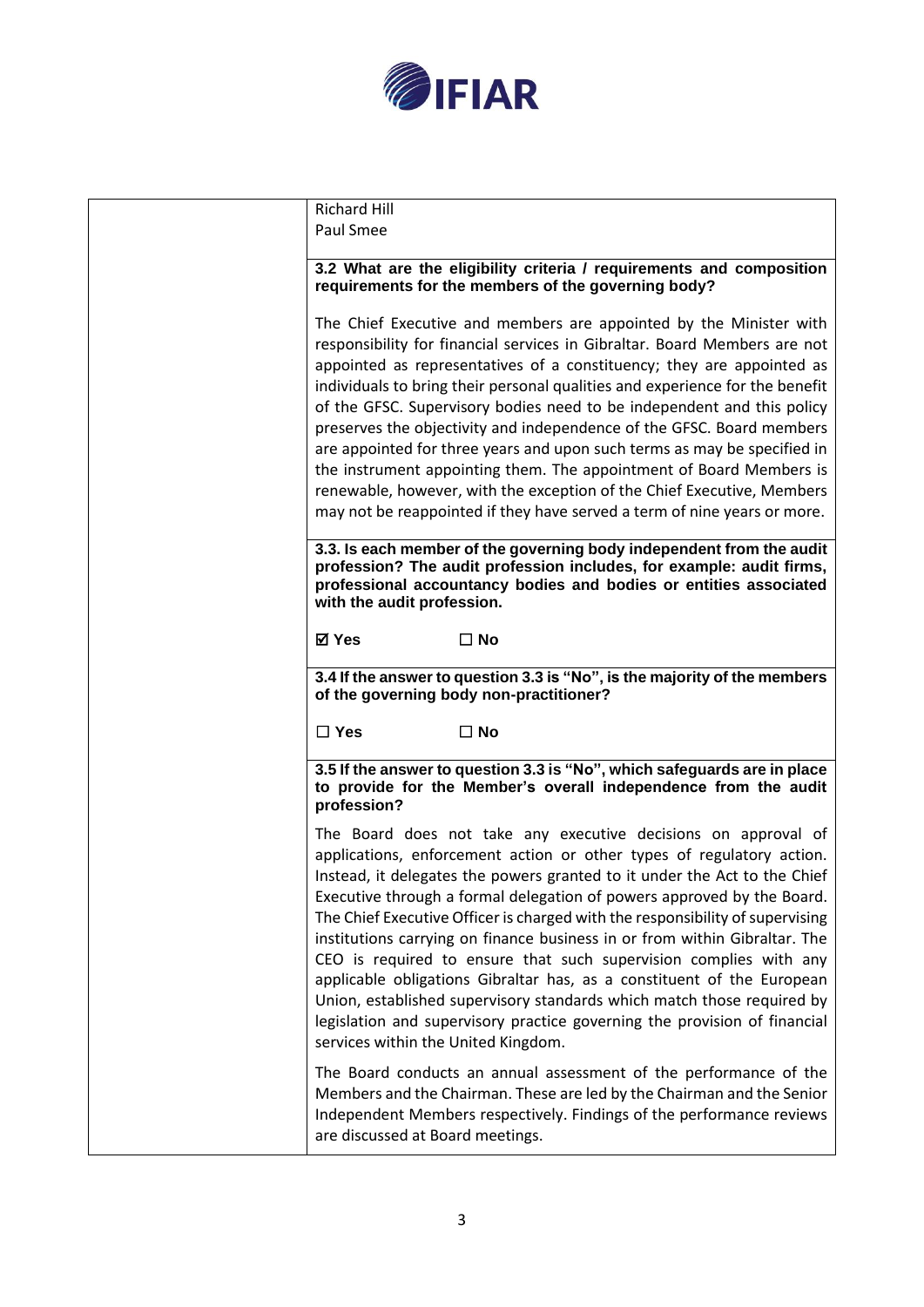

| Board Members are provided with formal induction training upon<br>appointment to the Board and maintain regular contact with industry and<br>related parties in order to keep abreast of current issues.                                                                                     |
|----------------------------------------------------------------------------------------------------------------------------------------------------------------------------------------------------------------------------------------------------------------------------------------------|
| To summarise, the Board is ultimately responsible for all decisions in<br>respect of licensees except for Statutory Auditors. The Auditors Regulatory<br>Committee will provide the governance for audit supervision and is made<br>up entirely of board members that are non-practitioners. |
| 3.6 Is there a restriction or recusal process that is applicable to<br>members of the governing body of the Member who are current or<br>former auditors/practitioners?                                                                                                                      |
| ⊠ Yes<br>$\Box$ No                                                                                                                                                                                                                                                                           |
| Does this include a "cooling-off" period for former auditors?                                                                                                                                                                                                                                |
| <b>⊠</b> Yes<br>$\square$ No                                                                                                                                                                                                                                                                 |
| If yes to either of the above, please describe:                                                                                                                                                                                                                                              |
| As aforementioned there is an Auditors Regulatory Committee that is<br>responsible for the governance of Statutory Auditors and does not allow<br>any current auditors/practitioners to be part of the panel.                                                                                |
| The cooling off period in accordance with Regulation 537/2014/EU is three<br>years.                                                                                                                                                                                                          |
| 3.7 Other than the governing body, are members of the profession<br>involved in the Member's organization (including in any inspections,<br>committee or panel role)?                                                                                                                        |
| <b>⊠</b> Yes<br>$\square$ No                                                                                                                                                                                                                                                                 |
| If yes, please describe their role with an appropriate level of detail,<br>including the ratio between those who are independent and those who<br>are not in the relevant function and whether such role includes<br>decisional or control authority:                                        |
| The GFSC has engaged with ICAEW to assist it in performing Quality<br>Assurance reviews of the auditors.                                                                                                                                                                                     |
| Assistance in the current Quality Assurance review process is limited for<br>auditors of public interest entities to technical support and training of the<br>inspection staff.                                                                                                              |
| No members of the ICAEW are involved in decision making or control<br>authority in the regulation of auditors. Neither are they part of a<br>committee or have a panel role.                                                                                                                 |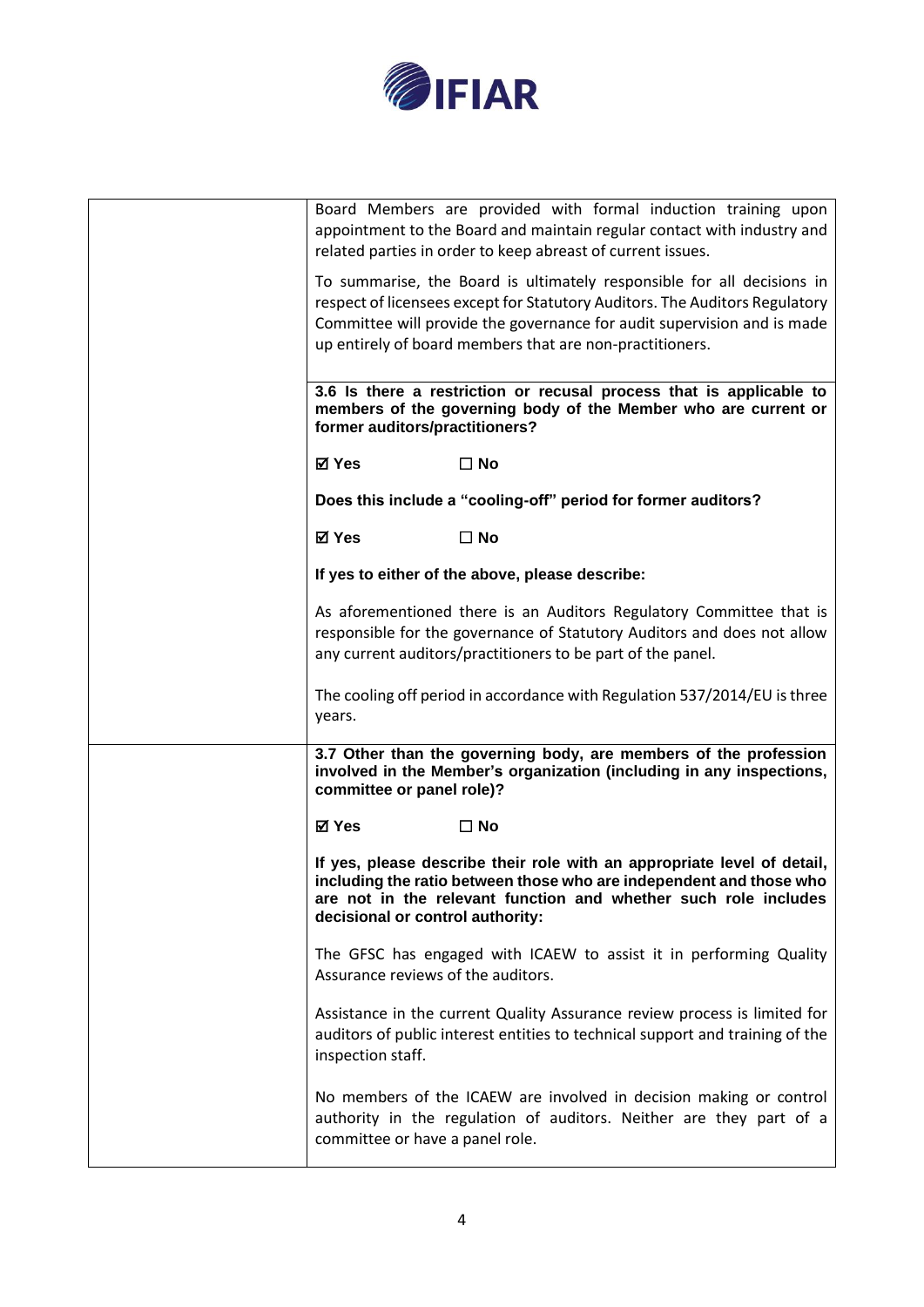

|                         | There is an audit practitioner who is a member of the GFSC's Decision<br>Making Committee ("DMC") which is an independent statutory committee<br>of the GFSC. There are conflicts of interest provisions which apply to the<br>members of the Committee (these are set out in Schedule 4 of the Act and<br>applied to the DMC by Schedule 6). These include required disclosure of<br>an interest by a member who has a pecuniary, personal or other interest<br>in any matter before the GFSC. The Schedule further explains procedures<br>to follow when there is an interest concerned and when they must not<br>participate. |  |
|-------------------------|----------------------------------------------------------------------------------------------------------------------------------------------------------------------------------------------------------------------------------------------------------------------------------------------------------------------------------------------------------------------------------------------------------------------------------------------------------------------------------------------------------------------------------------------------------------------------------------------------------------------------------|--|
| 4. Funding Arrangements | 4.1 Describe the main funding arrangements of the Member, including                                                                                                                                                                                                                                                                                                                                                                                                                                                                                                                                                              |  |
|                         | the setting and approval of the budget and the fees, if any:                                                                                                                                                                                                                                                                                                                                                                                                                                                                                                                                                                     |  |
|                         | The GFSC levies fees in the form of annual registration fees and application<br>fees for audit firms and statutory auditors.                                                                                                                                                                                                                                                                                                                                                                                                                                                                                                     |  |
|                         | The annual fees for Auditors are stipulated in the Financial Services (Fees)<br>Regulations 2020.                                                                                                                                                                                                                                                                                                                                                                                                                                                                                                                                |  |
|                         | Funding is secure and free from any possible undue influence by Statutory<br>Auditor's or Audit Firms.                                                                                                                                                                                                                                                                                                                                                                                                                                                                                                                           |  |
|                         | 4.2 Is the funding free from undue influence by the profession?                                                                                                                                                                                                                                                                                                                                                                                                                                                                                                                                                                  |  |
|                         | <b>⊠</b> Yes<br>$\square$ No                                                                                                                                                                                                                                                                                                                                                                                                                                                                                                                                                                                                     |  |
|                         | Please describe with an appropriate level of detail the safeguards in<br>place to prevent undue influence by the profession:                                                                                                                                                                                                                                                                                                                                                                                                                                                                                                     |  |
|                         | The annual fees for Auditors are stipulated in the Financial Services (Fees)<br>Regulations 2020. These regulations are revised and amended on an<br>annual basis prior to when fees are due to be invoiced.                                                                                                                                                                                                                                                                                                                                                                                                                     |  |
|                         | This is legislated by Her Majesty's Government of Gibraltar.                                                                                                                                                                                                                                                                                                                                                                                                                                                                                                                                                                     |  |
|                         |                                                                                                                                                                                                                                                                                                                                                                                                                                                                                                                                                                                                                                  |  |
| 5. Inspection System    | 5.1 Does the Member have the responsibility for recurring inspections<br>of audit firms undertaking audits of public interest entities (PIEs)?                                                                                                                                                                                                                                                                                                                                                                                                                                                                                   |  |
|                         | ⊠ Yes<br>$\square$ No                                                                                                                                                                                                                                                                                                                                                                                                                                                                                                                                                                                                            |  |
|                         | 5.2 Is this responsibility undertaken directly or through oversight of<br>inspection conducted by another organization?                                                                                                                                                                                                                                                                                                                                                                                                                                                                                                          |  |
|                         | <b>Ø</b> Directly<br>□ Through Oversight                                                                                                                                                                                                                                                                                                                                                                                                                                                                                                                                                                                         |  |
|                         | If directly, kindly provide a brief description or summary of the<br>responsibility, including the regulatory reporting process after<br>inspections i.e. recommendations issued, follow-up, etc.).                                                                                                                                                                                                                                                                                                                                                                                                                              |  |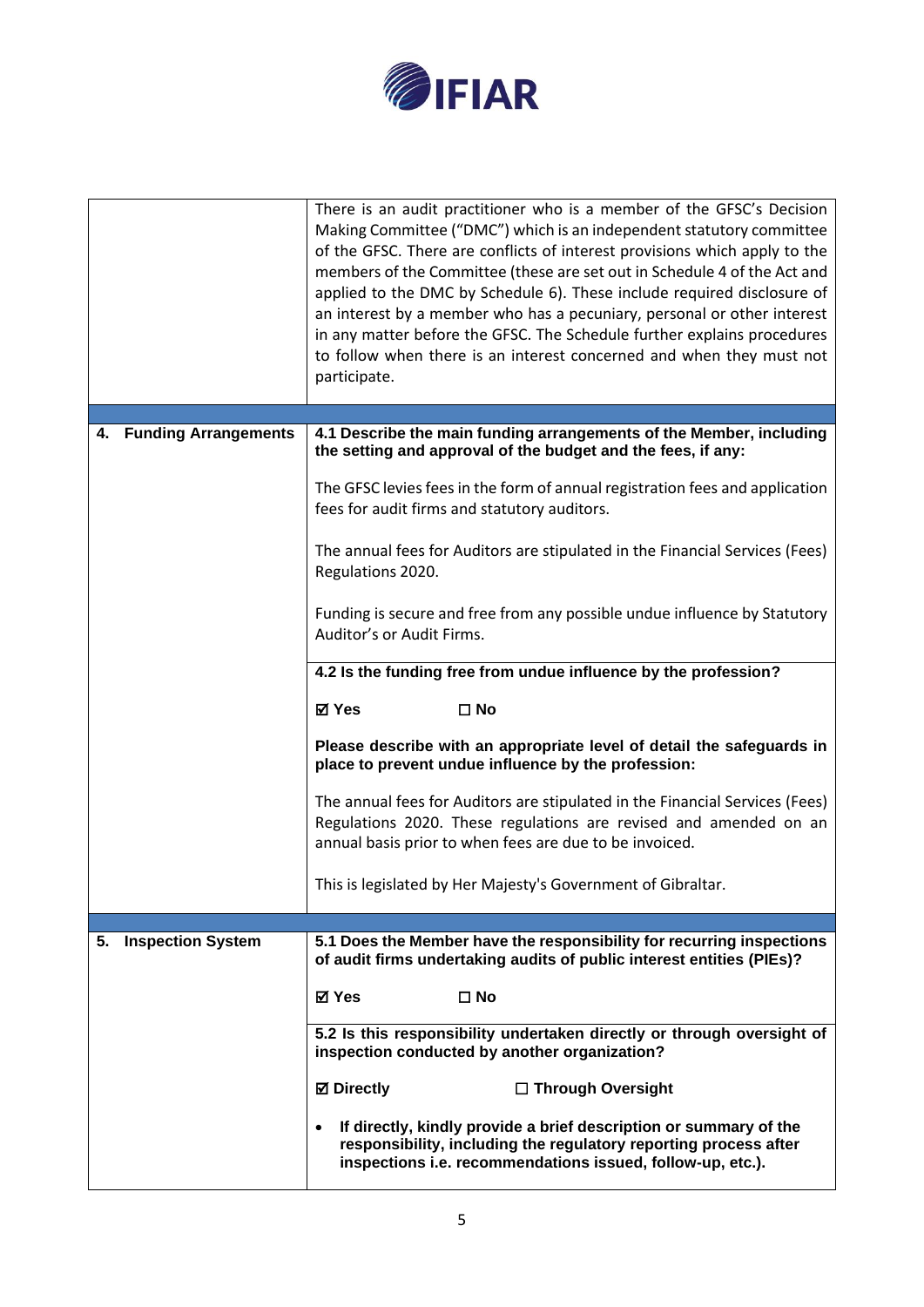

|    |                                                     | If through oversight of another organization, please describe with<br>$\bullet$<br>an appropriate level of detail the other organization, its relation to<br>the Member, its role, and the arrangements for oversight:                                                                                          |
|----|-----------------------------------------------------|-----------------------------------------------------------------------------------------------------------------------------------------------------------------------------------------------------------------------------------------------------------------------------------------------------------------|
|    |                                                     | The GFSC has direct responsibility for recurring inspections of audit firms<br>undertaking audits of public interest entities.                                                                                                                                                                                  |
|    |                                                     | The GFSC engages with the ICAEW in order to assist its reviewers in<br>performing the recurring inspections of the auditors.                                                                                                                                                                                    |
|    |                                                     | In respect of reviews of auditors of public interest entities, the ICAEW's<br>role is limited to providing technical support and training.                                                                                                                                                                      |
|    |                                                     | 5.3 Please describe with an appropriate level of detail the<br>requirements and practices regarding the frequency of inspections:                                                                                                                                                                               |
|    |                                                     | As stipulated in the Act, quality assurance controls of all audit firms and                                                                                                                                                                                                                                     |
|    |                                                     | sole practitioners shall take place every six years with the exception of                                                                                                                                                                                                                                       |
|    |                                                     | auditors of public interest entities which are reviewed every three years.                                                                                                                                                                                                                                      |
|    |                                                     |                                                                                                                                                                                                                                                                                                                 |
|    |                                                     |                                                                                                                                                                                                                                                                                                                 |
|    | 6. Audit and Financial<br><b>Market</b>             | 6.1 Provide the number of audit firms subject to inspections. Include<br>an indication of the number of public interest audits (PIEs) and other<br>audits that fall under the Member's oversight or mandate.                                                                                                    |
|    |                                                     | We currently have 21 audit firms/sole practitioners.<br>Currently there are 8 audit firms which conduct audits of PIEs, the number<br>of firms that conduct PIE audits remains fairly stable year on year. The<br>GFSC is now entering its 10th year of Quality Assurance Visits. The number<br>of PIE's is 66. |
|    |                                                     | As from April 2021 we have conducted 4 audit reviews, with 3 more<br>outstanding and visits scheduled to be completed by 1 <sup>st</sup> April 2022.                                                                                                                                                            |
|    |                                                     | 6.2 What are the sizes and market shares of each of the largest audit<br>firms in the Member's jurisdiction?                                                                                                                                                                                                    |
|    |                                                     | We do not compile this information.                                                                                                                                                                                                                                                                             |
|    |                                                     |                                                                                                                                                                                                                                                                                                                 |
| 7. | <b>Main Other</b><br><b>Responsibilities of the</b> | 7.1 Please indicate whether the Member has responsibility for tasks<br>other than Inspections within the area of Audit Oversight:                                                                                                                                                                               |
|    | Member within the area<br>of Audit Oversight        |                                                                                                                                                                                                                                                                                                                 |
|    |                                                     | <b>Ø Registration/Licensing</b>                                                                                                                                                                                                                                                                                 |
|    |                                                     | □ Audit and/or Ethics Standard Setting                                                                                                                                                                                                                                                                          |
|    |                                                     | $\Box$ Permanent Education of Auditors                                                                                                                                                                                                                                                                          |
|    |                                                     | <b>⊠</b> Enforcement                                                                                                                                                                                                                                                                                            |
|    |                                                     | ☑ Other: Quality Assurance and Public Oversight                                                                                                                                                                                                                                                                 |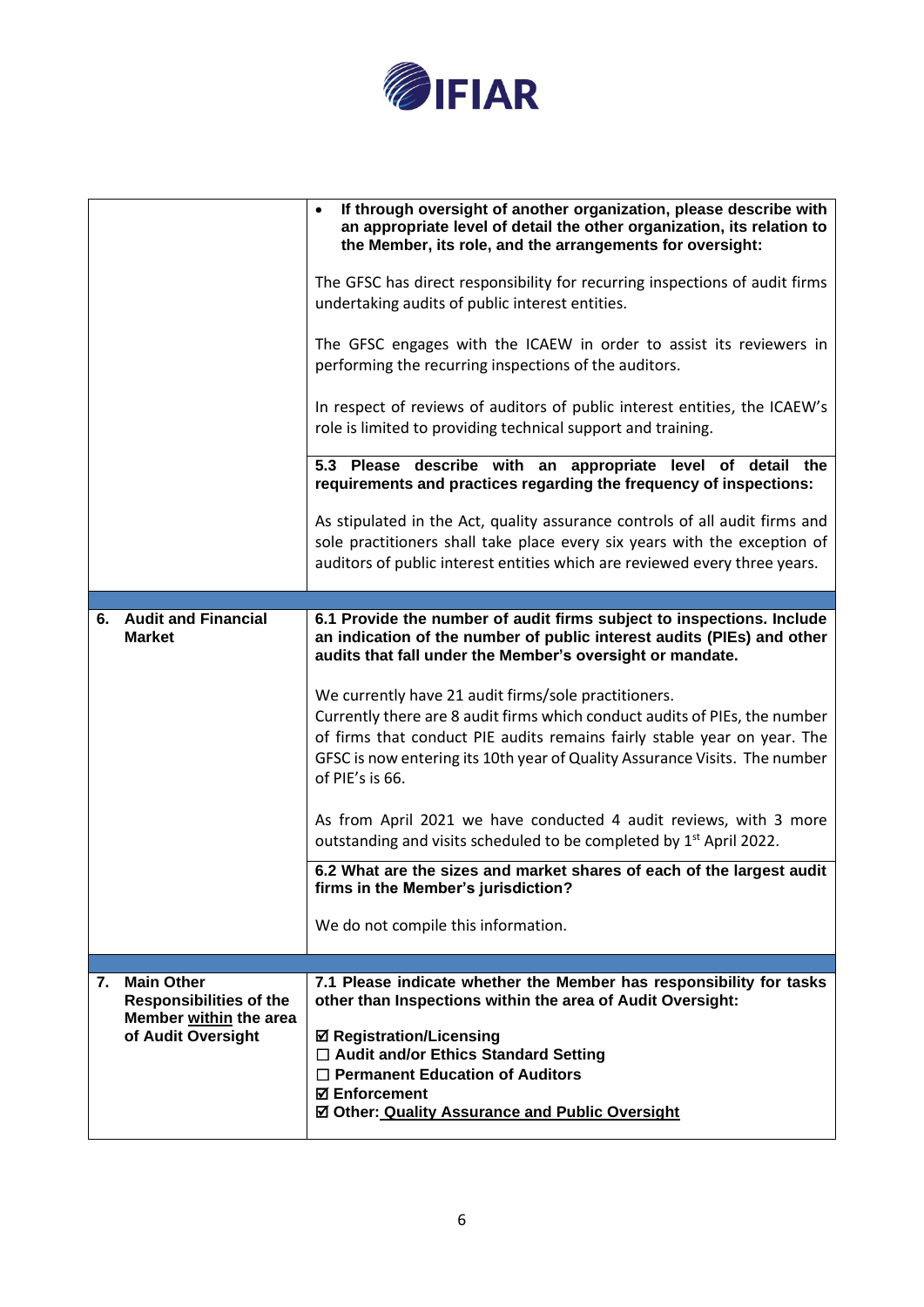

| 7.2 If the Member has the responsibility for Registration/Licensing,<br>please indicate whether this responsibility is undertaken directly or<br>through oversight of Registration/Licensing conducted by another<br>organization?                                                                                                                           |
|--------------------------------------------------------------------------------------------------------------------------------------------------------------------------------------------------------------------------------------------------------------------------------------------------------------------------------------------------------------|
| <b>Ø</b> Directly<br>□ Through Oversight                                                                                                                                                                                                                                                                                                                     |
| If directly, please describe the responsibility with an appropriate<br>$\bullet$<br>level of detail.                                                                                                                                                                                                                                                         |
| If through oversight, please indicate the name of the other<br>$\bullet$<br>organization and its composition (i.e. whether practitioners from<br>the audit profession are involved in decision-making). Also give a<br>description of the powers of the other organization and procedure<br>applied, as well as the role of the Member in these procedures.  |
| The GFSC's remit with regards to 7.2 comprises of the following:                                                                                                                                                                                                                                                                                             |
| • The registration, approval and removal of statutory auditors and audit<br>firms;                                                                                                                                                                                                                                                                           |
| • The upkeep of a public register of statutory auditors and audit firms;                                                                                                                                                                                                                                                                                     |
| 7.3 If the Member has the responsibility for Audit and/or Ethics<br>Standard Setting, please indicate whether this responsibility is<br>undertaken directly or through oversight of Audit and/or Ethics<br><b>Standard Setting conducted by another organization?</b>                                                                                        |
| $\square$ Directly<br>□ Through Oversight                                                                                                                                                                                                                                                                                                                    |
| If directly, please describe the responsibility with an appropriate<br>$\bullet$<br>level of detail.                                                                                                                                                                                                                                                         |
| If through oversight, please indicate the name of the other<br>$\bullet$<br>organization and its composition (i.e. whether practitioners from<br>the audit profession are involved in decision-making). Also give a<br>description of the powers of the other organization and procedures<br>applied, as well as the role of the Member in these procedures. |
| The GFSC does not have responsibility for audit or ethical standard setting.                                                                                                                                                                                                                                                                                 |
| Statutory Auditors are required to carry out audits in accordance to<br>International Auditing Standards.                                                                                                                                                                                                                                                    |
| Statutory Auditors are required to follow the Code of Ethics for<br>Professional Accountants published by the International Ethics Standards<br>Board for Accountants.                                                                                                                                                                                       |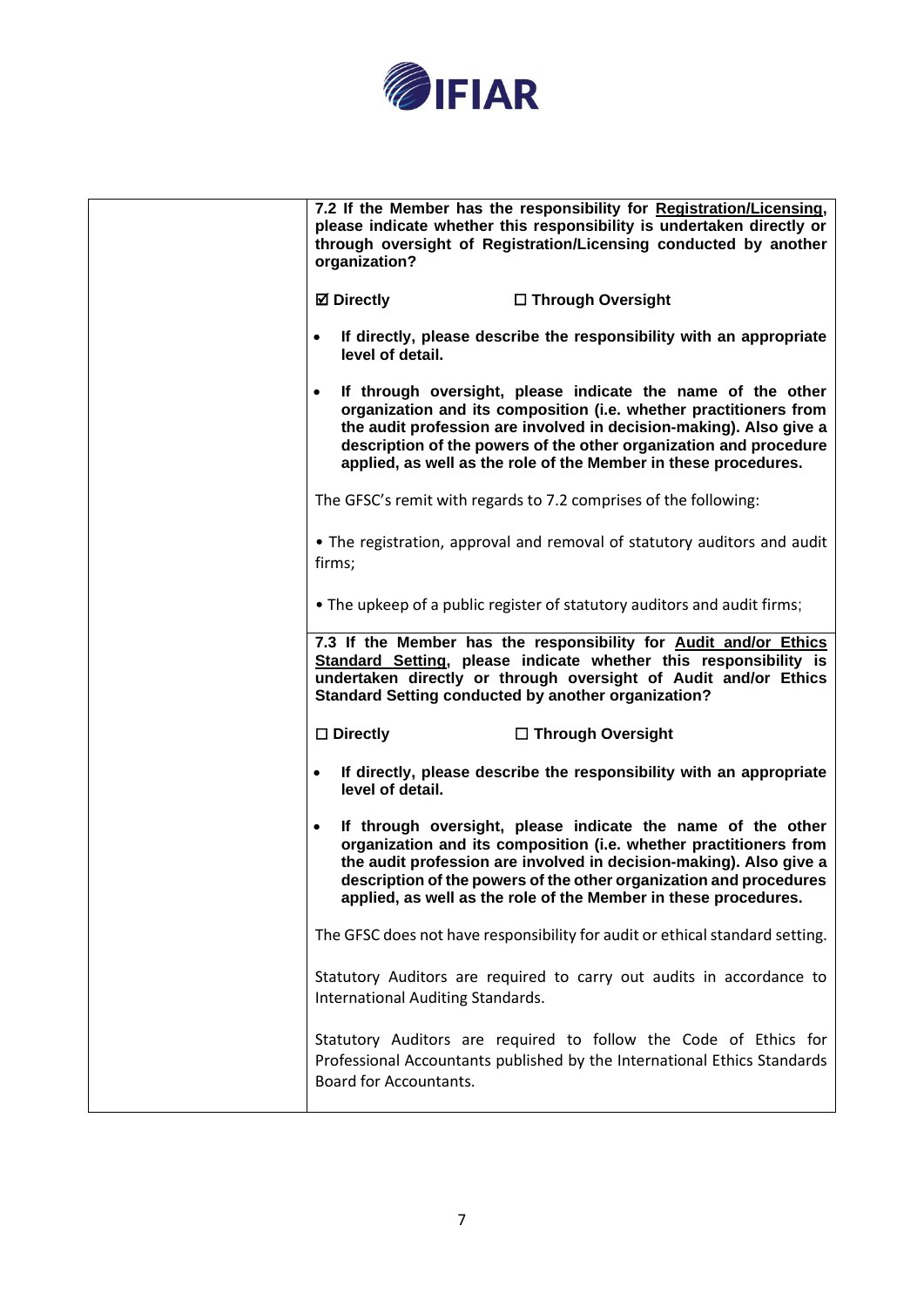

| conducted by another organization?        | 7.4 If the Member has the responsibility for Permanent Education of<br>Auditors, please indicate whether this responsibility is undertaken<br>directly or through oversight of Permanent Education of Auditors                                                                                                                                  |
|-------------------------------------------|-------------------------------------------------------------------------------------------------------------------------------------------------------------------------------------------------------------------------------------------------------------------------------------------------------------------------------------------------|
| $\square$ Directly                        | □ Through Oversight                                                                                                                                                                                                                                                                                                                             |
| $\bullet$<br>level of detail.             | If directly, please describe the responsibility with an appropriate                                                                                                                                                                                                                                                                             |
|                                           | If through oversight, please indicate the name of the other<br>organization and its composition (i.e. whether practitioners from<br>the audit profession are involved in decision-making). Also give a<br>description of the powers of the other organization and procedures<br>applied, as well as the role of the Member in these procedures. |
| ("CPD") conducted during the year.        | No single entity holds the responsibility for permanent education. This<br>responsibility is shared by Statutory Auditors who are required to confirm<br>and provide details to the GFSC of Continuous Professional Development                                                                                                                 |
| our desk-based supervision.               | The CPD information received from auditors is then reviewed as part of                                                                                                                                                                                                                                                                          |
| Statutory Auditors would need to follow.  | Statutory Auditors are additionally required to confirm on an annual basis<br>whether they remain members of a professional accountancy body. The<br>professional bodies will have their own specific CPD requirements which                                                                                                                    |
| referral to other organization(s)?        | 7.5 If the Member has the responsibility for Enforcement, please<br>indicate whether this responsibility is undertaken directly or through                                                                                                                                                                                                      |
| <b>Ø</b> Directly                         | □ Through Referral                                                                                                                                                                                                                                                                                                                              |
| ٠<br>action.                              | If directly, kindly provide a brief description or summary of the<br>enforcement responsibility, the procedure and process involved,<br>including the regulatory reporting process that led to disciplinary                                                                                                                                     |
| $\bullet$<br>procedures.                  | If through referral, please indicate the name of the other<br>organization and its composition (i.e. whether practitioners from<br>the audit profession are involved in decision-making). Also give a<br>description of the enforcement powers of the other organization<br>and procedures applied, as well as the role of the Member in these  |
| (https://www.fsc.gi/enforcement/Strategy) | The GFSC's Enforcement strategy and process is available on our website                                                                                                                                                                                                                                                                         |